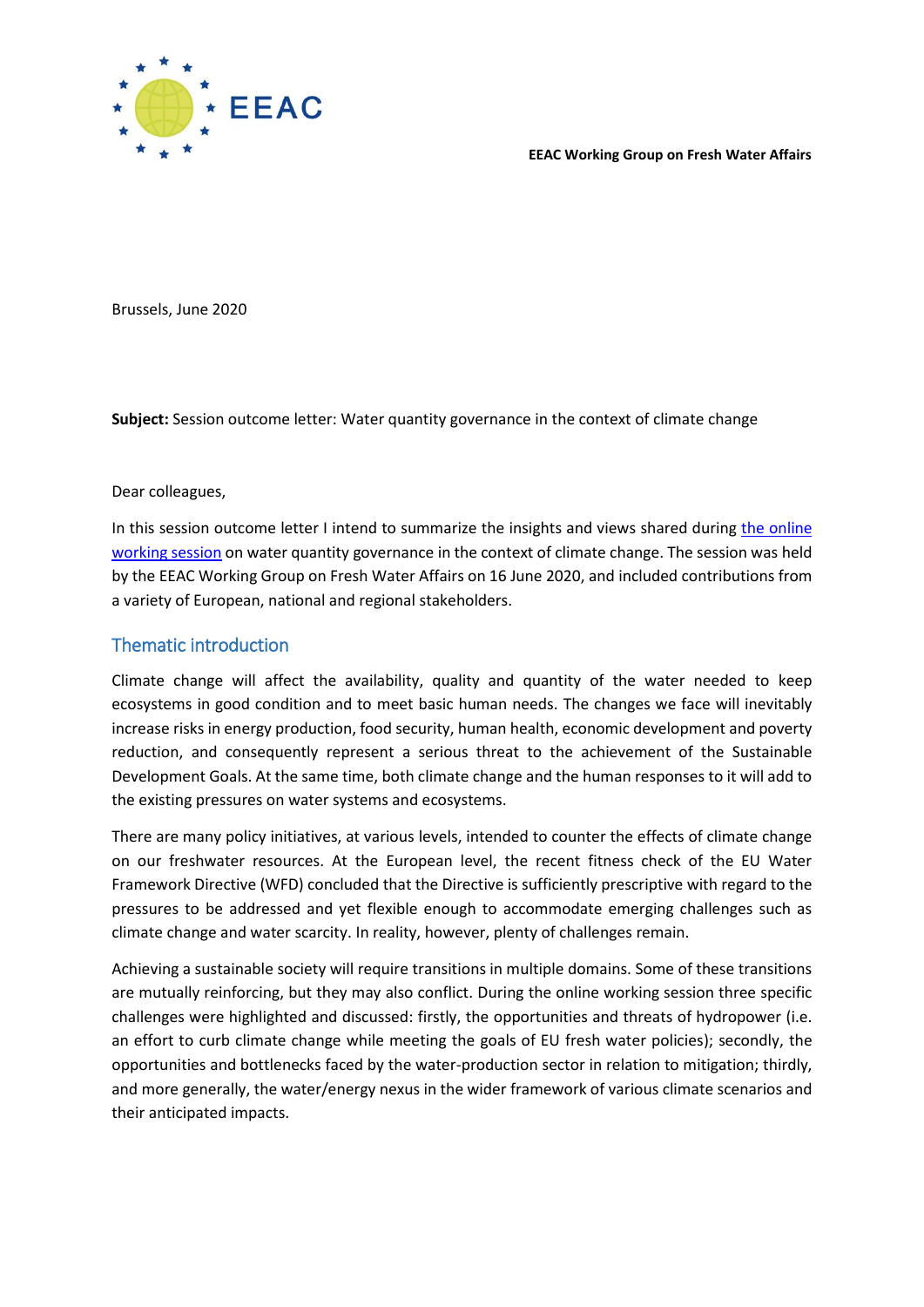

## Conflicting ambitions between hydropower and water policies

The first part of the working session concentrated on the ambition to produce low-carbon energy through hydropower plants, an ambition which conflicts with the ambition to enhance the status of fresh water bodies in the European area. What are the reasons for the tension between these two aims and what are possible solutions?

### An impossible equation

Although the goal of producing low-carbon energy in order to curb climate change is broadly supported, Claire Baffert [\(WWF EU\)](http://eeac.eu/wp-content/uploads/2020/06/EU-water-legislation-and-hydropower-irreconcilable-differences-by-Claire-Baffert.pptx-1.pdf) questioned whether hydropower plants are desirable instruments for doing so. A recent study<sup>1</sup> by the Worldwide Fund for Nature showed that the 21,387 existing hydropower plants in Europe generally do have a negative effect on fish migration, and furthermore may cause habitat loss, water temperature changes, alteration of water levels, alteration of sediment transport and erosion of river banks. Furthermore, the study showed that 33% of all 8,785 future plants (i.e. which are planned or under construction in the EU) are to be built in protected areas. In addition, 91% of existing and future plants have a production capacity of less than 10 MW, making their contribution to low-carbon energy production relatively modest, while negative impacts on the status of fresh water bodies remain substantial.

#### Insufficient implementation and loopholes

The Water Framework Directive aims to enhance the quality of European fresh water bodies, in part through the "non-deterioration principle". In the scheme of this Directive, the potential negative impacts of hydropower plants on fresh water bodies would, if significant, normally lead to negative environmental impact statements and to permissions not being granted. However, Baffert referred to a study done in Austria showing that 30% of the proposed hydropower plants that had been granted permits in reality would cause significant deterioration of the quality of the water bodies on which they were to be built. Baffert explained that loopholes in the Water Framework Directive in combination with insufficient implementation by Member States are to blame.

## The Water Framework Directive and its Article 4.7

The WFD should ensure that any projects that could have a significant negative impact on the condition of fresh water bodies are not approved. However, article 4.7 lists some conditions that, if met, allow for exemptions. These include: **A)** All practicable mitigation measures are taken, **B)** The project and the reasons for it are set out and explained in the River Basin Management Plans, **C)** The benefits of the development outweigh the benefits of achieving the WFD objectives/the development is of overriding public interest, and **D)** There is no better environmental option.

**.** 

*<sup>1</sup> [https://www.wwf.eu/wwf\\_news/publications/?uNewsID=356638](https://www.wwf.eu/wwf_news/publications/?uNewsID=356638)*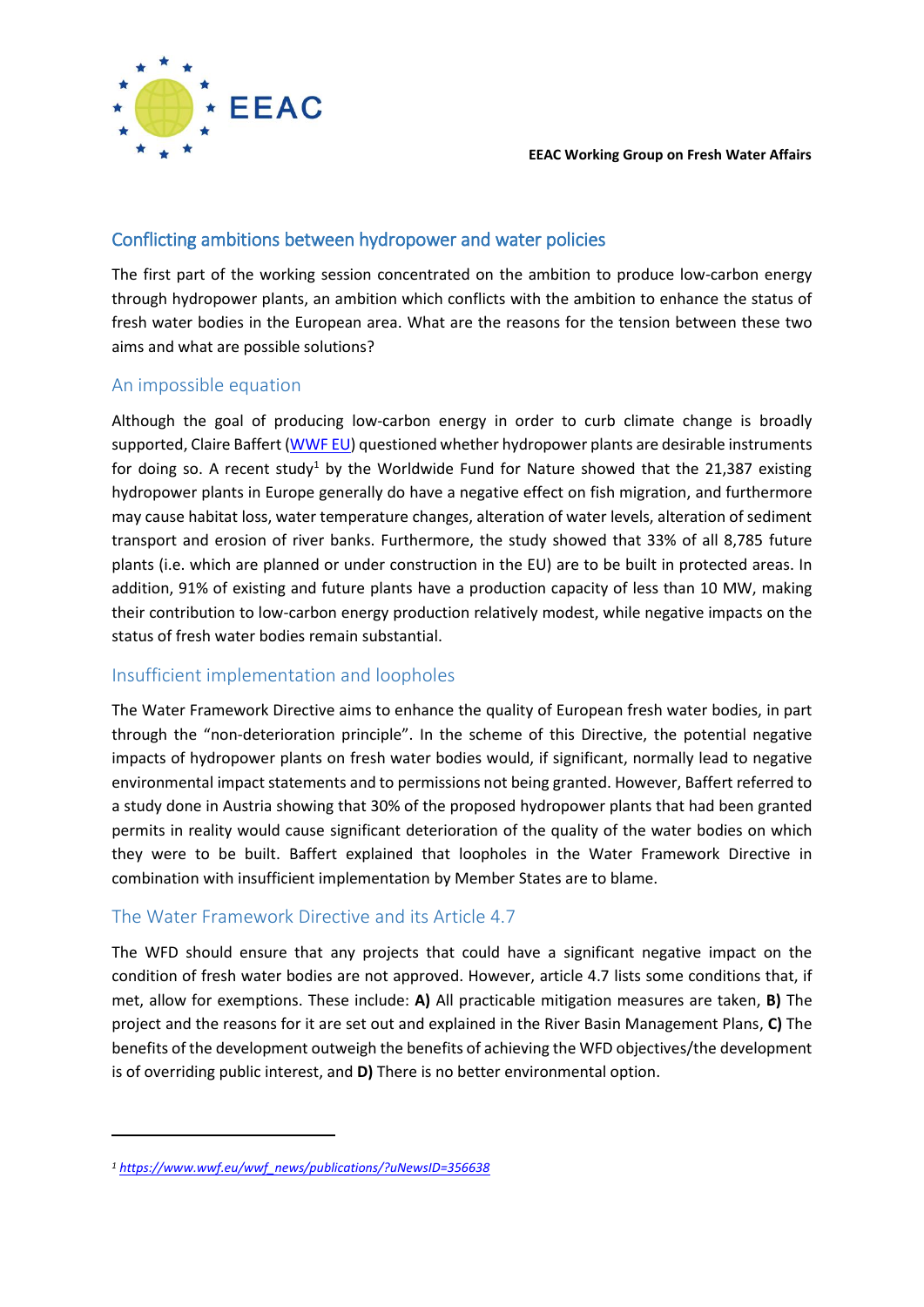

In several cases where hydropower plants were built, these conditions were not properly reviewed. In addition, the mitigation measures (which are supposed to prevent or reduce an effect on the status of a WFD quality element) were not defined by the impacts of the projects, but rather by their objectives. This means that the contribution to low-carbon energy production was taken as the main argument and for granted, while the negative impact on fresh water bodies was left out of consideration. This is a failure in implementation, Baffert argues.

Besides the impediments to implementation it represents, Article 4.7 is not structured sufficiently clearly, as a result of which it creates loopholes. First of all, there is no definition of "overriding public interest". This lack of clarity is often utilized to push matters forward without regard to possible (negative) impacts. Secondly, problems occur when quantifying environmental damage and benefits in monetary terms, as the more long-term and/or non-tangible damages and benefits are often left out of consideration. Due to these problems, assessments are often unbalanced.

### Financing and fair cost-benefit analyses

Besides the difficulties with the Water Framework Directive, there are also complications with regard to the financing mechanisms in support of investments in low-carbon electricity production: these mechanisms may very well be detrimental to the ambition to enhance the status of fresh water bodies in Europe.

The first issue raised was the usage of public money to fund small hydropower plants (< 0.5 MW). It has been claimed that such small plants are economically not viable without the influx of public money through "feed-in tariffs". The fact that state aid (public money) is only allowed to finance the smallest kind of plants entails an additional negative impact in that these small plants are built in the smallest, most pristine river ecosystems. Although steps are being taken at the European level to redesign state aid rules on this issue, difficulties remain.

In addition, further remarks were made about the unbalanced cost/benefit studies made to justify the use of hydropower plants. The impacts of the construction activities (including greenhouse gas emissions), the methane emissions by these plants while in operation, the systemic overestimation of their operating lifetime, as well as the exclusion of maintenance and ultimate decommissioning costs, all together contribute to a systemic imbalance in the debate about the costs and benefits of such plants, some experts argued.

#### What needs to be done

Three tracks should be followed to reestablish the balance between the ambition to curb climate change and the goal of enhancing the status of fresh water bodiesin the EU: A) Better implementation of the Water Framework Directive, B) Redirecting of public money, and C) Better alignment with key policy initiatives.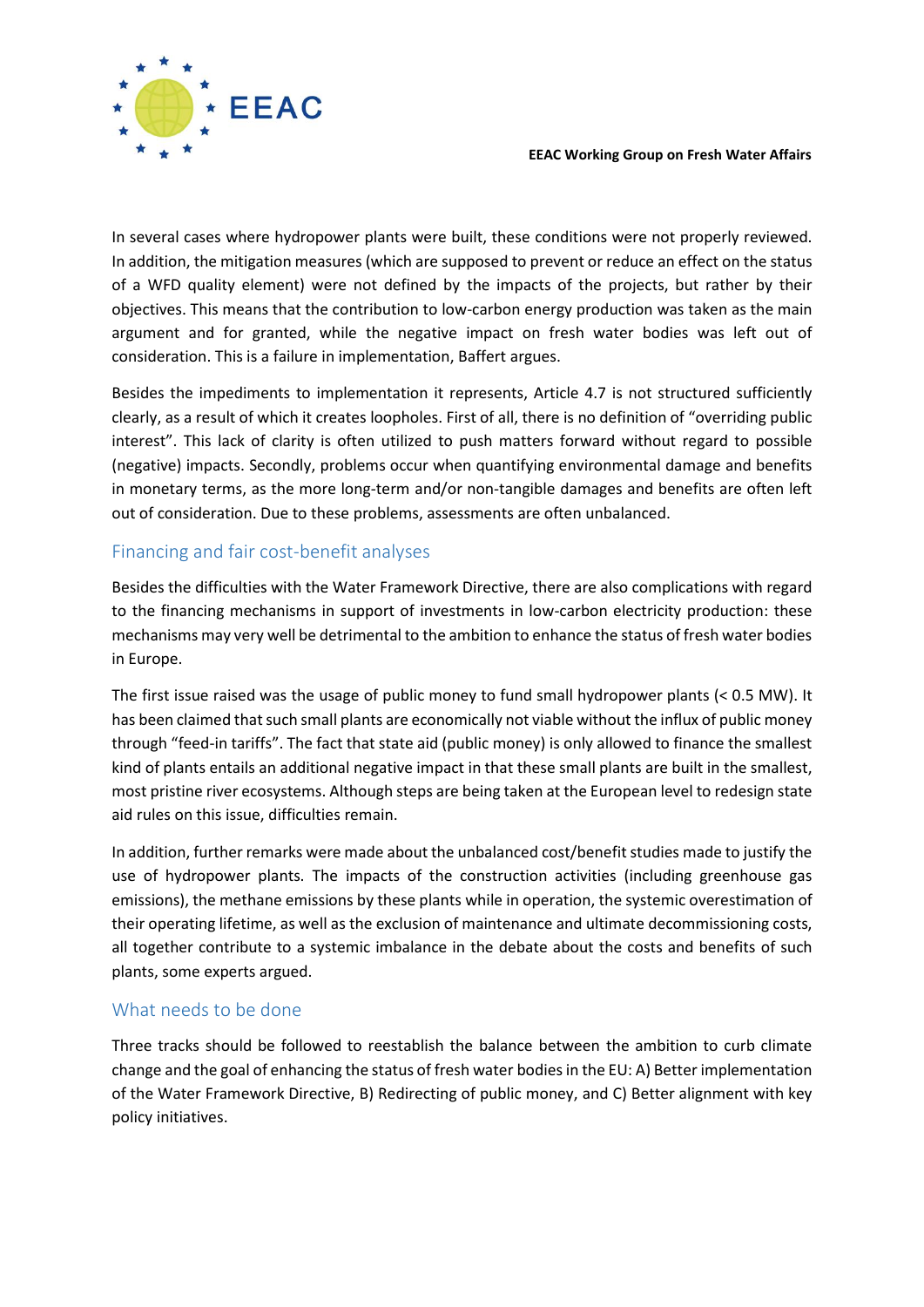

#### Better implementation

In her closing remarks, Baffert called for an improved governance structure, to ensure better usage of the exemptions introduced in Article 4.7 of the EU Water Framework Directive. She also stressed that EU Member States need to ensure that policy interventions do not permanently exclude or compromise the achievement of the objectives of the Water Framework Directive in other bodies of water and are kept consistent with the implementation of other Community environmental legislation (WFD Article 4.8). The [Guiding Principles on Sustainable Hydropower](https://www.icpdr.org/main/activities-projects/hydropower) developed in the Danube Commission and the principle of a strategic planning approach<sup>2</sup> were both mentioned as good examples in this perspective.

#### Redirect the money

With regard to financing mechanisms, Baffert proposed ceasing the financing of new plants in favour of investing in the refurbishment of existing ones. Baffert also argued that the cost-recovery principle (part of the Water Framework Directive) should also apply for the hydropower sector and that state aid should no longer be provided to new hydropower plants.

Better alignment: One of the targets in the EU Biodiversity Strategy for 2030 is to restore at least 25,000 km of rivers into free-flowing rivers by 2030. The first demolitions of obsolete dams have been carried out, but it is clear that reaching this target is at odds with the building of large numbers of new hydropower plants.

Alongside this, it is important that in the EU taxonomy for sustainable activities, stricter criteria need to be defined to make sure that any hydropower projects developed are truly sustainable.

#### An energy-neutral water sector?

-

The challenge to make the relationship between water policy ambitions and curbing climate change one that is mutually beneficial requires the commitment of a variety of stakeholders, including businesses and service providers. On this the event highlighted the role of water service providers. What are the opportunities and possible bottlenecks in the attempt by drinking water and wastewater service providers to combine their efforts to curb climate change, while providing sufficient and clean fresh water for an affordable price?

The water sector operates in a challenging environment, Bertrand Valle [\(EurEau\)](http://eeac.eu/wp-content/uploads/2020/06/Energy-neutrality-in-the-water-sector-where-are-we-and-what-can-we-do-by-Bertrand-Vallet.pdf) stated. The sector faces challenges due to climate change, but also due to agricultural activities and emerging pollutions, as well as aging infrastructure and an energy-intensive modus operandi. However, several opportunities to serve efforts to curb climate change while providing sufficient and clean fresh water

*<sup>2</sup> Such "strategic planning approach" to new hydropower development is based on, in particular: 1) identification and designation of areas where new hydropower should be forbidden and where it should be allowed (go and no-go areas); 2) priority to large hydropower (less damage per MW of capacity than small hydropower), and 3) mitigation measures (fish passes, no hydropeaking, etc.).*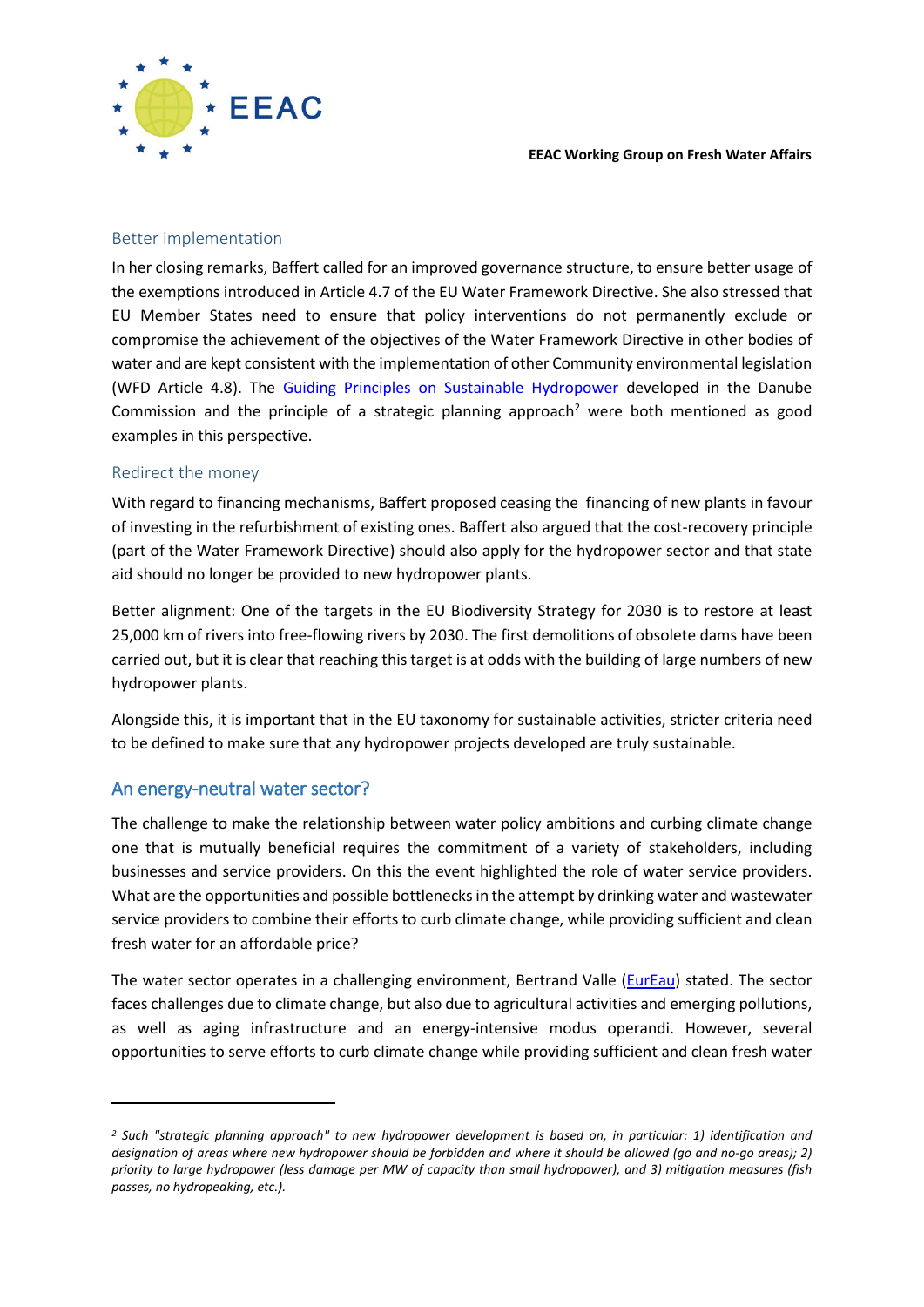

for an affordable price were identified. These included: A) Reduced consumption, B) Improved efficiency, C) Energy production on site, and D) A corporate approach.

## A series of opportunities

A first opportunity lies in the reduction of energy consumption. For the drinking water sector this would in practice mean that providers would seek cleaner water at the closest possible water resource. Also, more should be done to enhance pressure and leakage management. This is, however, complex since many providers struggle with aging infrastructure. Waste water service providers could make additional efforts to reduce the actual waste water collected. Natural advantages should also be better utilized. Providers could, for example, maximize the use of gravity to transport water and/or sewage through the system.

Besides reduced consumption, there are also opportunities to improve efficiency. First of all, energy efficiency should no longer be seen as a "plus" or "add on": it should become a decision criterion like any other, Vallet stated. In addition, efficiency should also play a major role when new machinery is taken into service. Furthermore, current process control mechanisms should be replaced by online, automated processes, which would deliver major efficiency gains.

The production of renewable energy on site offers many opportunities as well. Five ways of doing so were presented. For example, in Austria, Belgium, Finland and Greece examples can be found of providers that use turbines in their sewage systems to produce electricity. This can only be done in situations where gravity can be utilized. Biogas from sewage sludge offers a second possibility for the production of renewable energy, and examples of such systems are plentiful. Several experts argued that since waste water providers handle sewage anyway, generating biogas would be most promising. Providers could also use, as a third possibility, heat recovery from sewers and networks as a source for producing renewable energy. A fourth manner includes heat recovery from incineration, while a fifth manner is provided by the physical space that many operators have at their disposal. Utilizing roof and ground space to produce solar and wind energy is a frequently used opportunity.

A fourth and final opportunity for the water sector to combine their efforts to curb climate change while providing sufficient and clean fresh water for an affordable price is referred to as the "corporate approach". Vallet argued that energy is everywhere, not only in water infrastructure, and so expertise gained by individual players should be shared and utilized. Providers should also make an effort to take action towards consumers and could use their insights to influence other stakeholders to contribute to meeting the challenge.

## Limitations

While there are a variety of opportunities, there are also a number of limitations. Local topographical conditions are heavily determinate for the potential options, and sometimes act as limiting factors.

The same goes for the local situation in terms of financial strength vis-à-vis investment needs. When investments are needed to ensure the renovation of aging infrastructure, this is often prioritized over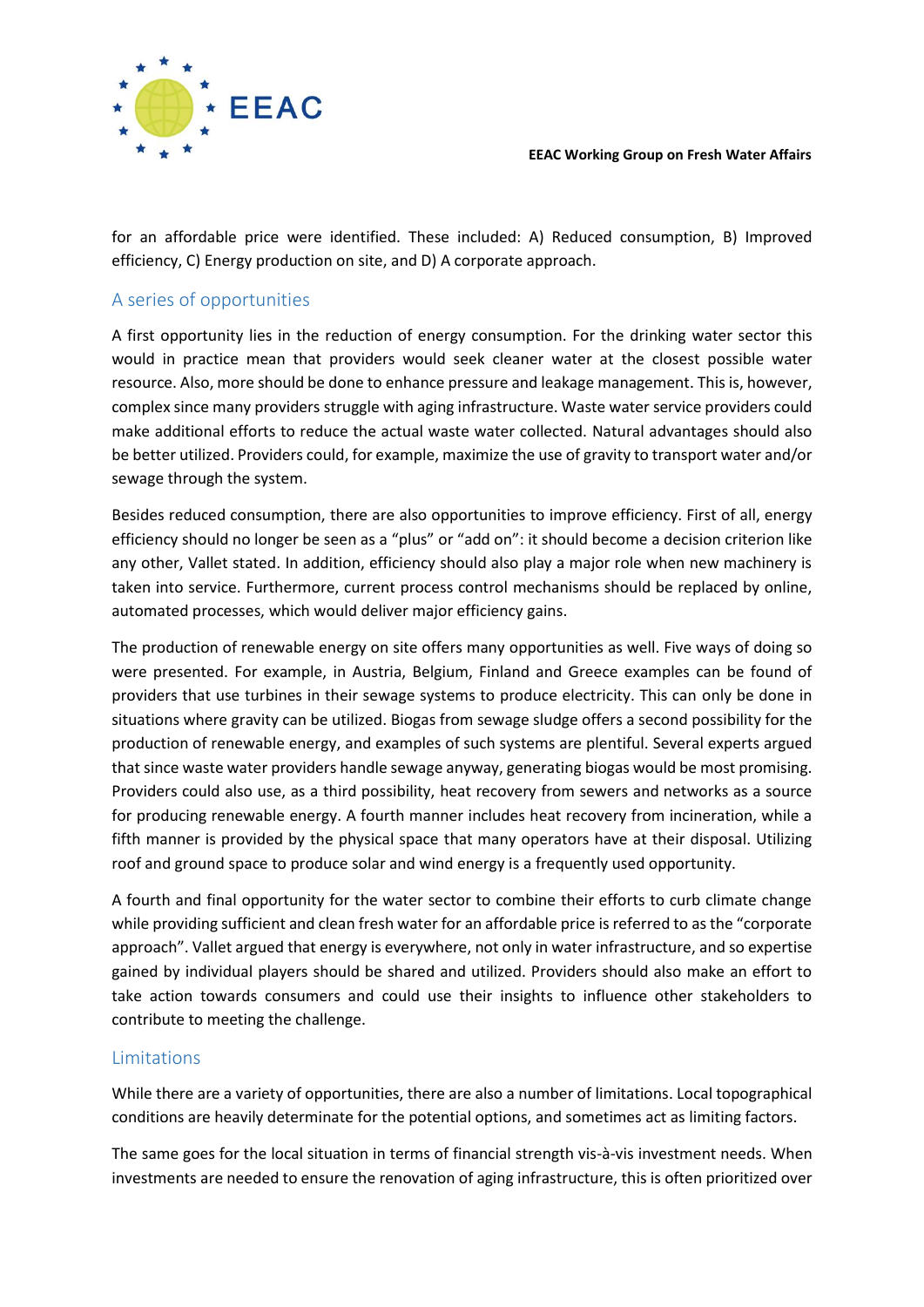

investing in energy neutrality, Vallet explained. In essence it's a balance between performance and economic feasibility. He added that the ability to invest is in practice determined by, on the one hand, the balance between the cost recovery principle, and on the other the social remit of drinking and waste water providers, i.e. to ensure affordable and clean fresh water.

### Bottlenecks

There are several bottlenecks that stem from existing regulations and financing mechanisms. In some cases regulation hinders market access for recovered products. In others, providers have been curtailed in their attempt to finance efficiency measures by local regulations that dictated that this activity was outside their remit. On the other hand, regulation should halt the increase of new pollutants, ensuring that no further investments need to be made to face the specific challenges presented by these pollutants, since it would reduce the amount of money available to invest in measures to curb climate change.

Also, some existing financing mechanisms make it difficult to deliver energy neutrality in the water sector, Vallet explained. The long-term investment cycles in water services should be better taken into account and financial support should be provided for promoting better efficiency in the long term. If such financial support does not emerge, either the end consumer will have to pay or private investment will need to be combined with public funds.

## The way forward

In his final remarks, Vallet argued that a three-track approach is required to move towards an energyneutral water sector. Firstly, supportive legislative frameworks need to be put in place, to ensure things like market access for recovered products. Secondly, investments in innovation will help overcome some of the limitations and bottlenecks. Thirdly, a clear governance structure, including long-term strategies and financing mechanisms along with cooperation between government levels has to be assured.

# The water nexus in the context of Climate Change

Climate change will have far-reaching, lasting and unequal effects on the availability of fresh water in the European area, bringing stress and risks to bear on the water-energy-food-nexus. This third and final session introduced several climate scenarios and possible impacts. In addition, the role that sectors such as agriculture and energy play in the context of increasing water stress, as well as the viability of current efficiency measures, were also discussed.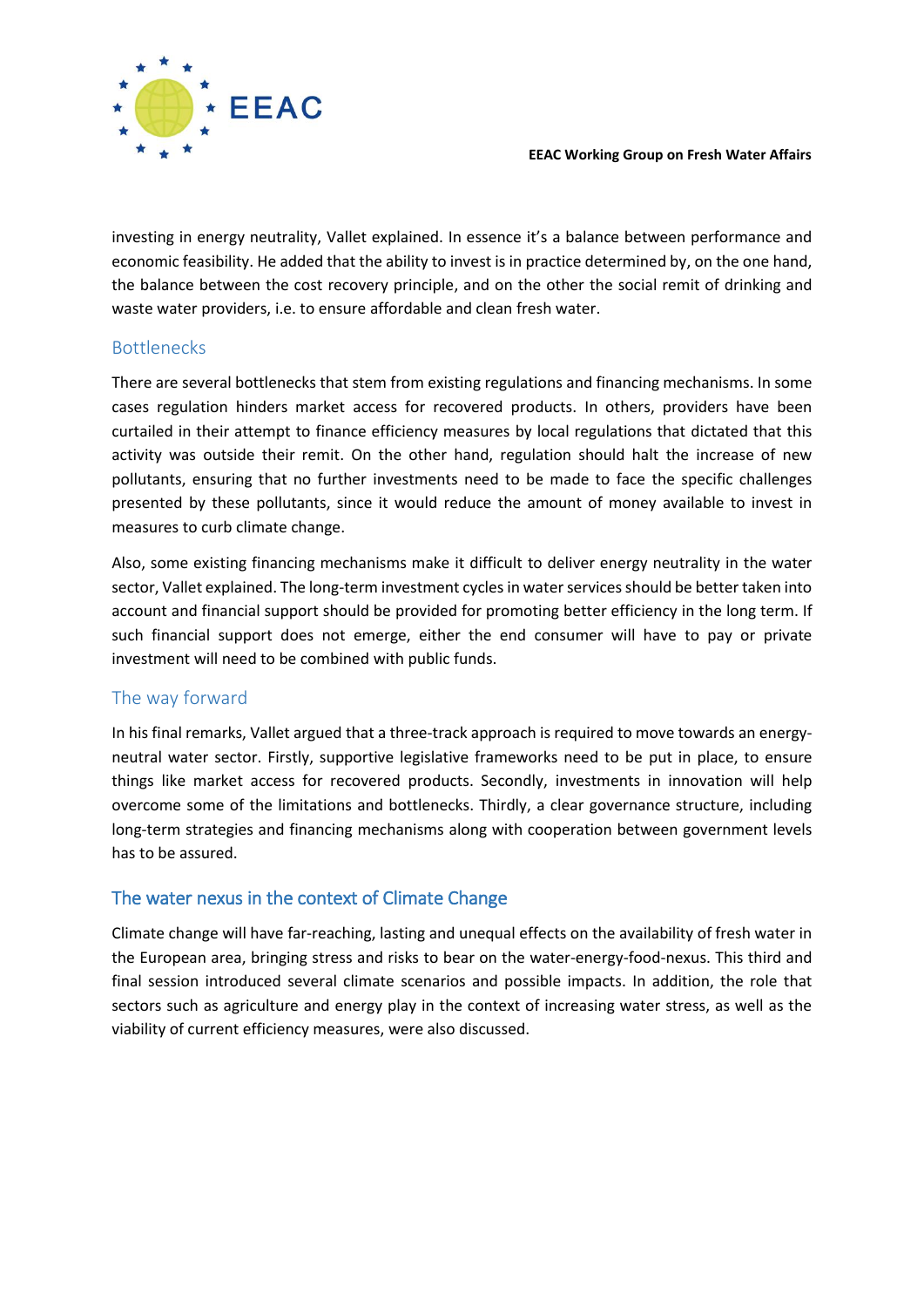#### A dire prospect

Ad de Roo (<u>JRC</u>) emphasized that Water Exploitation Indexes<sup>3</sup> show a North-South pattern emerging across Europe for water availability. Overall, Southern European countries, particularly Spain, Greece, Cyprus, and Italy, are projected to face significantly increased water shortages. In the event of a 2°C increase of average temperatures, the level of water scarcity will increase in these countries, whereas the number of other European regions affected by water scarcity will remain the same.

The picture changes dramatically if Europe faces a 3°C increase of average temperatures. Although the Southern part of Europe would again be expected to be hit the hardest, the situation for the EU as a whole then looks rather dire. In this event A) the number of people affected by water scarcity may increase from 70.7 million under current climate conditionsto a total of 79.8 million people, while B) the number of people affected by severe water scarcity in the Mediterranean is projected to increase from 24.4 million to 34.4 million people.

While the Water Exploitation Indexes takes an annual average, the situation on the ground will be challenging in any case, since the expectation is that winters will become particularly rainy and wet, whereas summers will become increasingly dry. Consequently, it is rather clear that mitigation alone is not enough to avoid adverse climate change impacts; adaptation strategies such as water savings and efficiency measures will be needed too.

#### The nexus

-

Sectors that will be particularly challenged by the anticipated water stress are energy and agriculture. Energy production requires substantial fresh water resources. In 2015, for example, water withdrawal and usage for electricity generation amounted to 65,000 Mm3 on an annual basis. However due to decarburization measures, a decline to an anticipated 40,000 Mm3 per year in 2050 is expected. Similarly, in the Mediterranean water withdrawal and usage are expected to decrease significantly due to decarburization measures, but will nevertheless remain high in 2050. De Roo underlined that a decrease of carbon-intensive energy production has a double advantage: A) it reduces emissions, which would help reach the target 1.5°C average temperature rise as agreed in the Paris Agreement, while B) also reducing the cooling water requirements of the energy sector.

Another activity that requires substantial freshwater resources is agriculture. Special attention was paid to the relation between groundwater resources and irrigation. Groundwater depletion seems to be an underappreciated problem, De Roo argued. Being already an issue now, it will get worse under any climate scenario. A mindset change in agriculture and CAP-subsidies seems to be needed. This primarily goes for agricultural activities in Southern Europe. Although several solutions to water

*<sup>3</sup> The water exploitation index (WEI), or withdrawal ratio, in a country is defined as the mean annual total abstraction of fresh water divided by the long-term average freshwater resources. It describes how the total water abstraction puts pressure on water resources. As such, it identifies those countries having high abstraction in relation to their resources and therefore prone to suffering problems of water stress.*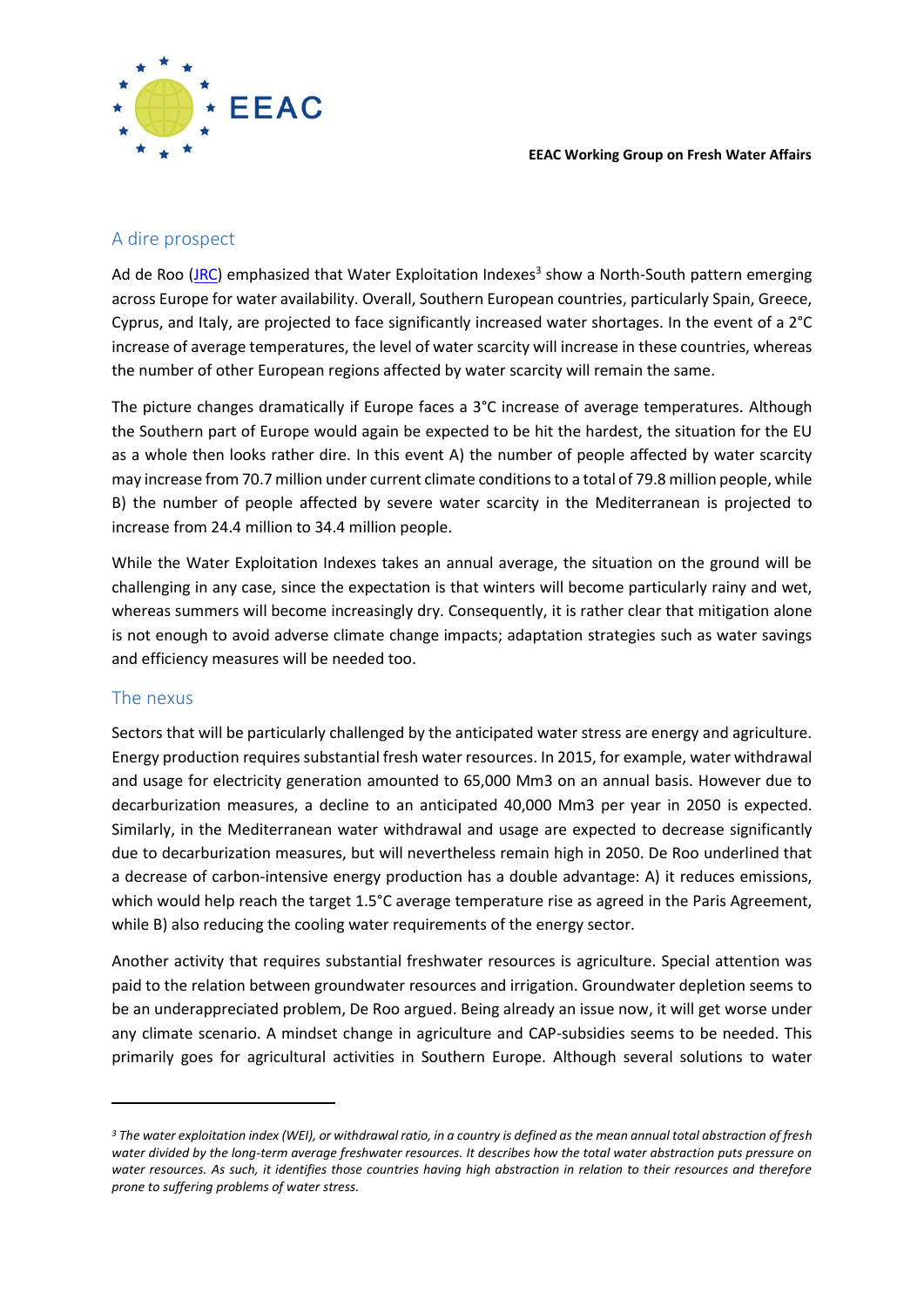

shortages and groundwater depletion<sup>4</sup> are at hand, critical remarks were made with regard to the extent efficiency measures will provide an adequate answer to the crisis.

It was noted that there is a "[passerelle clausule](https://eur-lex.europa.eu/legal-content/EN/TXT/?uri=legissum%3Aai0019)" in the treaty<sup>5</sup> which allows for (faster) decisionmaking on water quantity policy, and that this option might need consideration in the context of the recent EU recovery plans. Particularly in reference to agriculture, it doesn't seem wise to invest in developments that will put further pressure on water sources in regions with high water stress. Especially in the southern regions, where climate change will have a big impact on the WEI, the better option might be to finance the transition with the EU funding (CAP and others).

#### Insufficient measures

Although the EU Water Framework Directive (WFD) includes several mechanismsto protect the water systems that provide for ecosystems and enhance water efficiency, it seems that these measures will not be enough in the context of the expected consequences of climate change. When assessing the (known) efficiency measures<sup>6</sup> as implemented by EU Member States, it is abundantly clear that such measures would only make a sufficient contribution under the current climate situation. An increase in temperature would, however, immediately lead to further worsening of water stress, especially in southern Europe. It was therefore concluded that the Member States' ambitions with regard to water efficiency measures in the WFD are likely not sufficient (especially in the Mediterranean region) to compensate the increased water scarcity as a consequence of climate change. This conclusion, coupled with the findings that that mitigation alone is not enough to avoid adverse climate change impacts, shows the need for more and immediate action.

## To conclude

1

Climate change will affect the availability, quality and quantity of the water needed to keep ecosystems healthy and to meet basic human needs. In particular, many significant challenges seem to be emerging for the water-energy-food nexus, bringing all three dimensions of this triangle under pressure. In this session, we paid particular attention to the water-energy dimension of this triangle. In one direction, mitigation policies, such as the development of hydropower, can be detrimental to water policy ambitions. In the other direction, water production and sewage activities are significant users of energy and thus have the potential to contribute to mitigation ambitions. At the end of the session, we recapitulated with a general overview of the pressures that are likely to arise in the future and impact the water-energy-food-nexus in Europe.

In December 2019, the EU Water Framework Directive was deemed "fit for purpose": the directive in itself appears to be sufficiently prescriptive while still exhibiting adequate flexibility. And just recently,

*<sup>4</sup> Options include Deficit irrigation, shifting crop types, water re-use, aquifer recharge, and desalination with renewables*

*<sup>5</sup> [Treaty on the functioning of the European Union,](https://eur-lex.europa.eu/legal-content/EN/TXT/?uri=CELEX:12016E/TXT) art 192, 2 (b) -*

*<sup>6</sup> Efficiency measures include: water reuse, better irrigation efficiency, leakage repair, and energy transition*